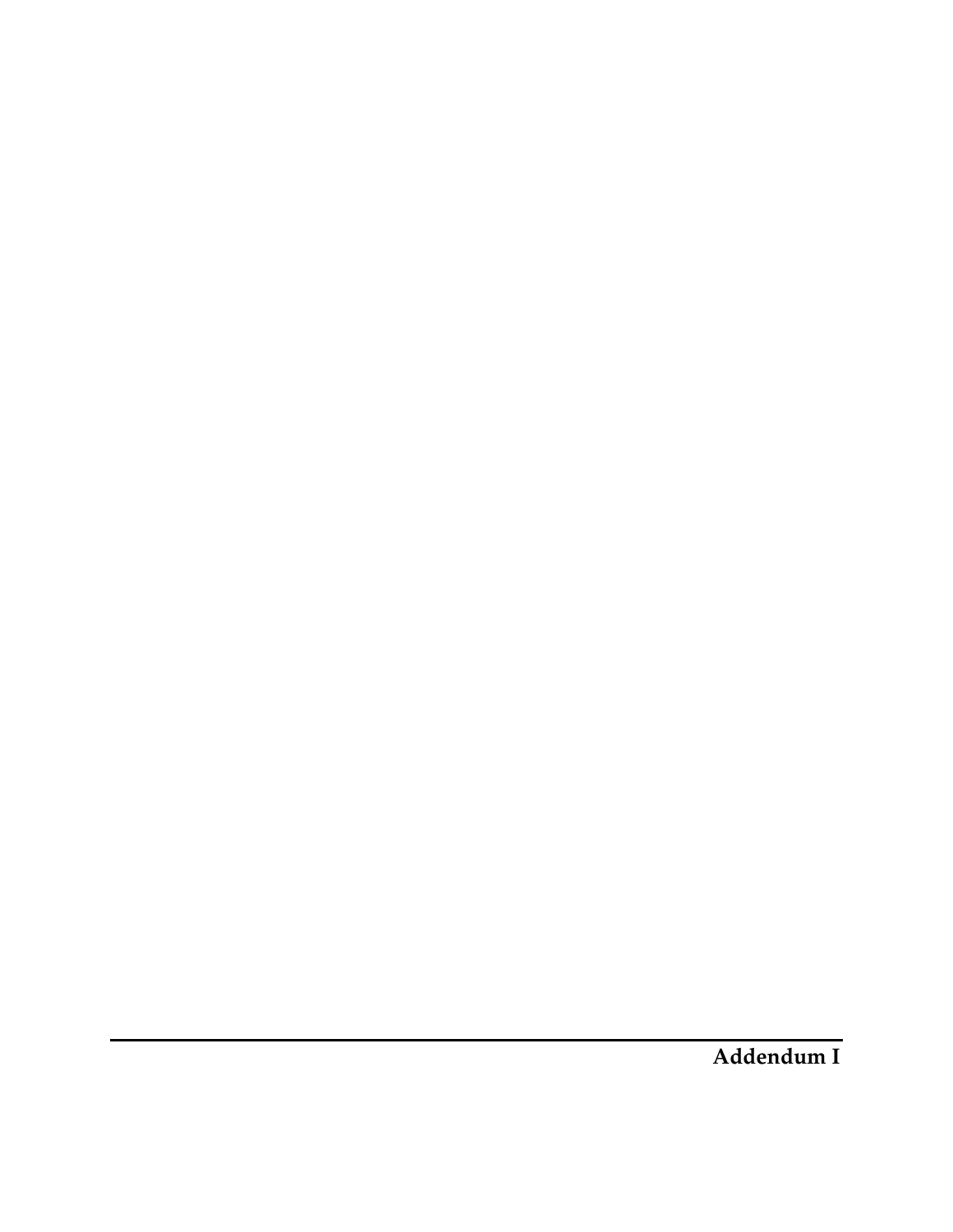

May 25, 2011

Mr. Steve Soboroff c/o Goldman Firth Rossi Architects 24955 Pacific Coast Highway, Suite A202 Malibu, CA 90265

# **Subject: Addendum I Limited Geotechnical Response Report, Proposed Whole Foods in the Park Shopping Center, 23401 Civic Center Way, Malibu, California.**

Mr. Soboroff,

In accordance with the plans and reports referenced in Section 2.0 regarding the proposed development at the subject property, this office has prepared this Addendum I Limited Geotechnical Response Report. The proposed development has been slightly modified, as reflected in the Revision 3 Architectural Plans (Reference 1(b)) and Revision 1 Landscape Plans and Water Budget Calculations (Reference 3(c)), both dated April 28, 2011. The following is our response to the referenced and attached City of Malibu Geotechnical Review Sheet, dated May 27, (Reference 8).

### **1.0 Plan Review Response**

The following items detail our responses or direct you to others on the project teams who have provided their responses. Refer to the City of Malibu Geotechnical Review Sheet, dated May 27, 2010 (Reference 8, Attachment 1).

#### **Review Comment 1**

*The Project Geotechnical Consultant provides an updated geologic man and cross-sections that depict the currently proposed grades and development. Please clearly depict the proposed removals under the site. Additional recommendations shall be provided, as necessary, regarding the revised development plans. The Project Geotechnical Consultant provides no discussions regarding the revisions to the development.*

#### **Response**

Response to this is being provided by the Project Geotechnical Consultant under separate cover.

#### **Review Comment 2**

*Please show the seismic trenches on the Geologic Map. Is there adequate coverage for the currently proposed development? Besides the findings in the seismic trenches, what additional evidence supports the Project Geotechnical Consultant's conclusion that "… no known active fault is anticipated to daylight beneath the limits of the proposed structure."?*

#### **Response**

Response to this is being provided by the Project Geotechnical Consultant under separate cover.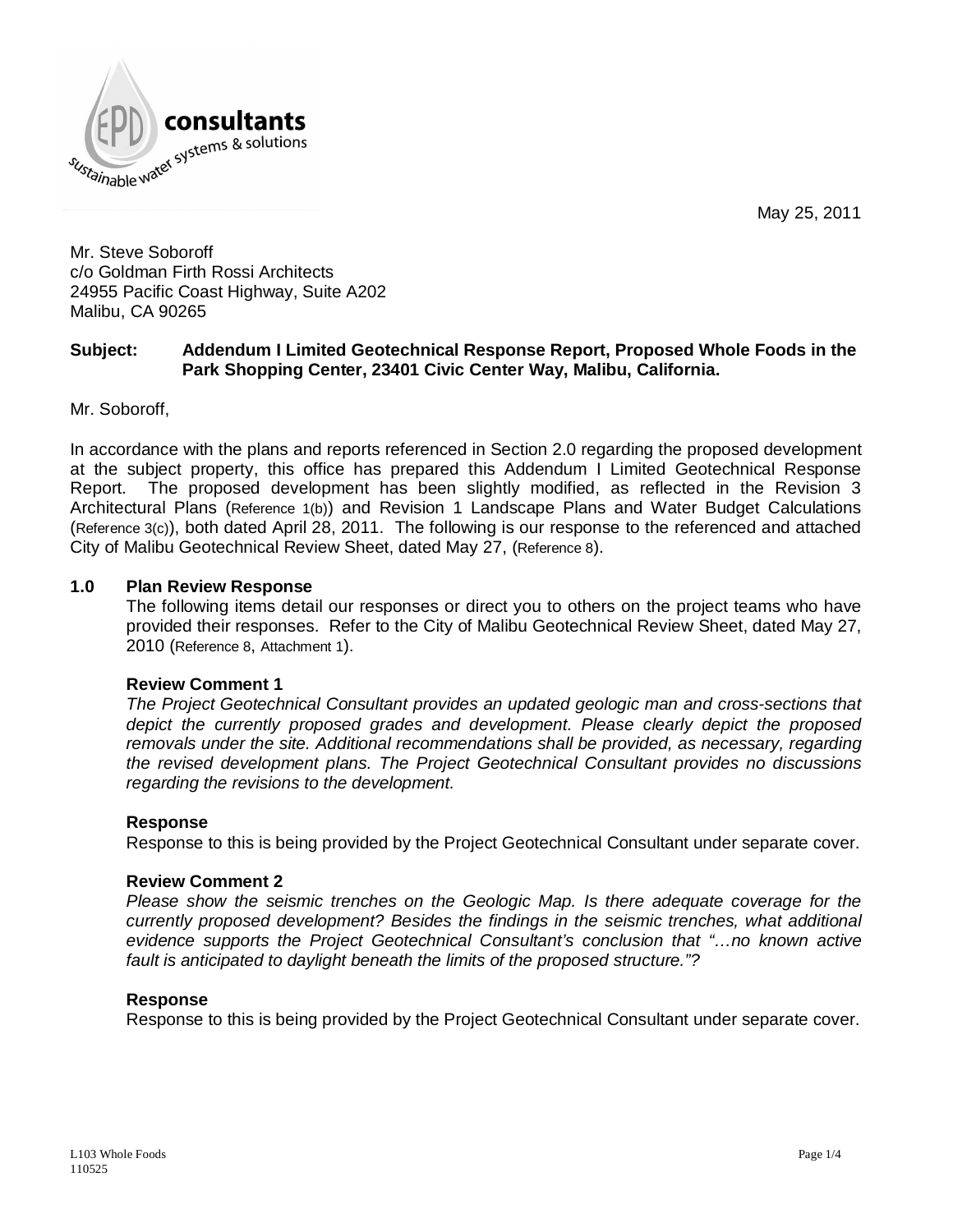

### **Review Comment 3**

*The Project Geotechnical Consultant must demonstrate that daily irrigation of the proposed landscaping will not adversely affect the groundwater levels under the site or adjacent properties. If the groundwater level will be raised, the Project Geotechnical Consultant shall incorporate such rises in the evaluations of liquefaction potential, surface manifestations, lateral spreading, and seismically-induced settlement. Recommendations for mitigation measures shall be provided, as appropriate.*

#### **Response**

As a result of the Water Balance Calculations presented in Attachment 2 of this Report, the currently proposed site and landscape plans with proposed irrigation (References 1(b) and 3(c)), will result in a 46-percent decrease of water infiltrating to groundwater as compared to the existing condition. Currently, the site is approximately 90-percent pervious whereas post-development it will be reduced to approximately 23-percent pervious. Included in the area calculations is 4,514 square feet (sf) of offsite pervious area that is to be landscaped as part of the proposed development and remain pervious. It is assumed that drainage from impervious areas does not recharge groundwater.

Drainage from pervious areas does recharge groundwater. Prediction of the rainfall-runoff relationship in relatively flat and pervious drainage areas at sites such as this typically over estimates runoff, thereby under estimating infiltration. Depending upon the source of rainfall data, average annual rainfall in the area may be estimated to be between 15 and 17.4 inches per year (in/y). Hydrologic theory and numerous studies suggest that for the relatively low intensity, low duration precipitation typical of an average rainfall event, as little as 35-percent of the rainfall results in runoff. At the adjacent and similar La Paz site, previous modeling studies by Fugro West (References 7(a) and 7(b)) and Lombardo Associates (Reference 10) utilized a conservative average rainfall recharge rate of two-inches of rainfall per year as being infiltrated to groundwater. For the purposes of this analysis, two-inches of rainfall recharge per year was used in calculating the volume of pre- and post-development annual infiltration volumes. As a presented in the Water Balance Calculations presented in Attachment 2 of this Report, the reduction in pervious area as a result of the proposed development will reduce the annual estimated volume of storm water infiltration to groundwater from 294,000-gallons per year (gal/y) to approximately 74,000-gal/y.

Valley Crest Design-Build prepared modified Water Budget Calculations in their Revision 1 Plans (Reference 3(c)), which are summarized in the Water Balance Calculations presented in Attachment 2 of this Report. A range of irrigation systems are proposed, with irrigation efficiencies ranging from 65-percent to 85-percent efficient. It is generally agreed upon in the irrigation industry that of the portion of irrigation water that is not delivered to the landscape, the majority is lost to either evaporation during irrigation or is evaporated from the landscape canopy and does not reach the ground surface. For the purposes of this analysis, a conservative value of 5-percent of the total annual estimated applied water use was used to estimate the volume of irrigation water that may be expected to infiltrate and recharge groundwater. This results in an additional 86,000-gal/y that will be infiltrated, for a total of approximately 160,000-gal/y groundwater recharge in the post-development condition. This total is approximately 54-percent of the groundwater recharge taking place in the existing undeveloped condition.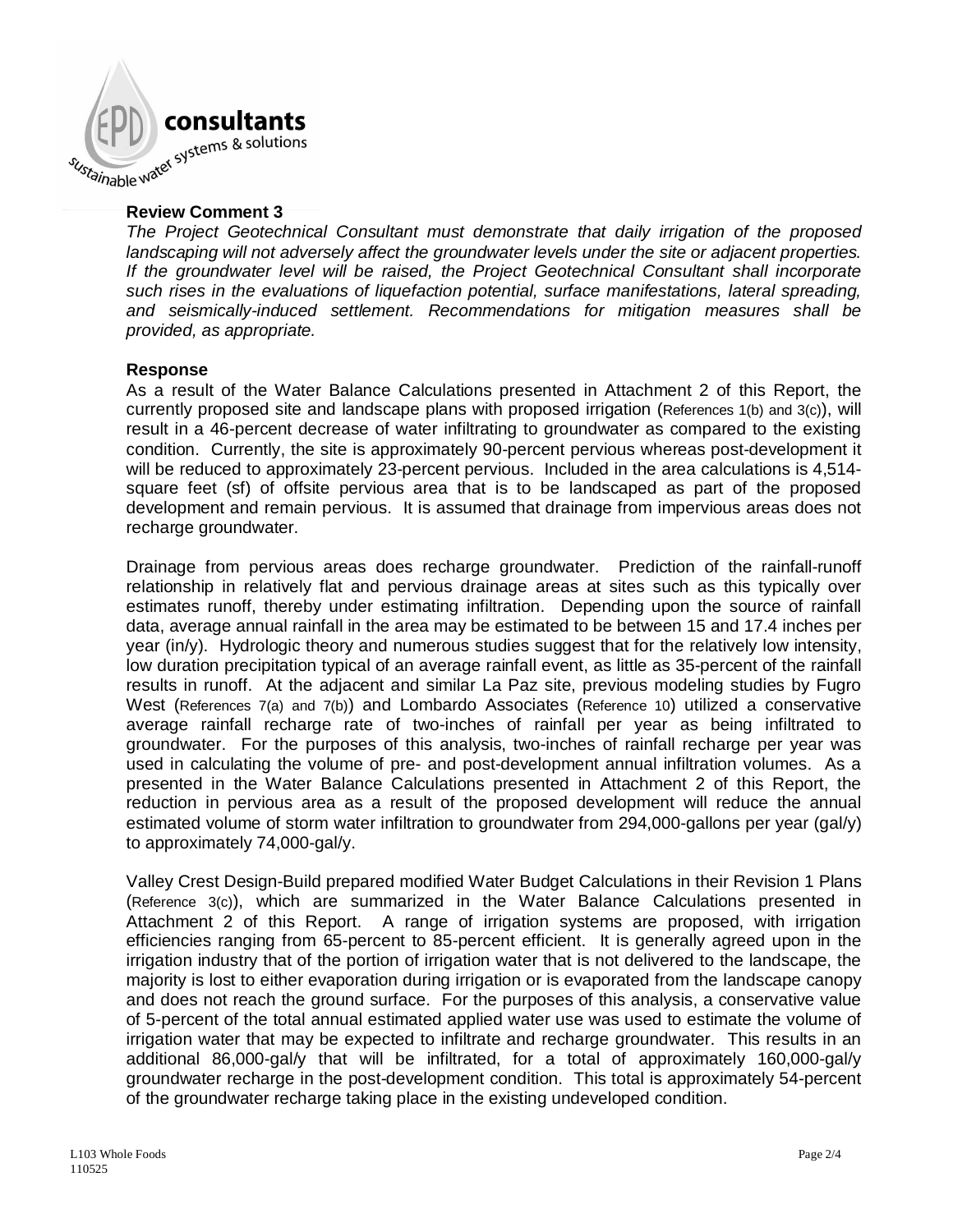

# **2.0 References**

- **1. Goldman Firth Rossi Architecture, Inc: (a) Architectural Plan, dated April 23, 2010; (b) Architectural Plan, Revision 3 dated April 28, 2011.**
- **2. PCCE, Inc: Grading Plans, dated April 23, 2010.**
- **3. Valley Crest Design-Build: (a) Landscape Plans, dated April 20, 2010; (b) Water Budget Calculations, dated June 9, 2010; (c) Landscape Plans and Water Budget Calculations, Revision 1 dated April 28, 2011.**
- **4. Van Beveren & Butelo, Inc: Report of Hydrogeologic Investigation, dated June 4, 2008.**
- **5. Geoconcepts, Inc: Supplemental Report No 1, dated April 22, 2010.**
- **6. EPD Consultants, Inc: (a) Limited Hydrologic Analysis, dated July 6, 2010; (b) Limited Geotechncial Response Report, date July 15, 2010.**
- **7. Fugro West, Inc.: (a) March 2005; (b) May 2005**
- **8. City of Malibu: Geotechnical Review Sheet, dated May 27, 2010**
- **9. California Irrigation Management Information System (CIMIS)**: **Los Angeles Basin- Santa Monica 99, dated January 1993 to December 2007.**
- **10. Lombardo Associates, Inc: July 7, 2008**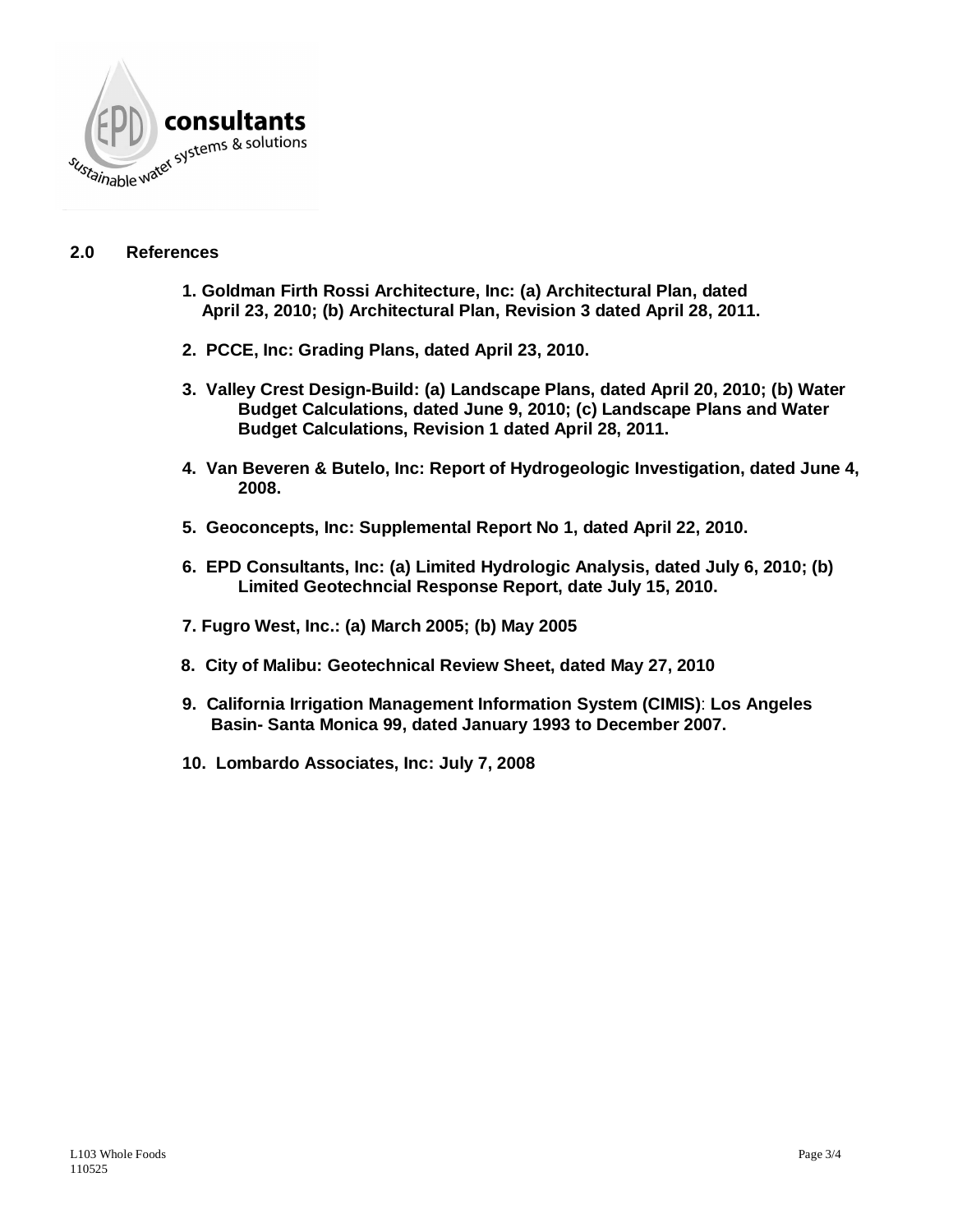

# **2.0 Limitations**

Consultant has performed these services within the limits described by Client. This report completes our scope of services in accordance with our agreement. This Report has been prepared in accordance with generally accepted practice. The conclusions and recommendations in this Report are based upon data obtained from the referenced sources. No warranties, either expressed or implied, are made as to the professional advice provided under the terms of the agreement and included in this report.

The data and conditions presented herein are generally considered valid for one year from the date of this Report. Reports and system designs older than one year can be updated to assure compliance with current regulations. Consultant will be available to make a final review of the project plan and specifications to assist in assuring correct interpretation of this Report's recommendations for use in applicable sections. It is the responsibility of Client and/or Clients' Contractor to ensure that all recommendations are carried out properly.

If this Report or portions here of are provided to contractors or included in specifications, it should be understood by all parties that they are provided for preliminary information only and should be used as such. Any variance from Consultants prescribed requirements and/or recommendations would nullify this Report and Client and/or Clients' Contractor would indemnify Consultant and its representatives from any and all liabilities and/or obligations.

This report has been prepared for the exclusive use of Mr. Steve Soboroff and his authorized agents and is not intended for transfer or use by other parties without written review by Consultant. Please contact the undersigned if there are any questions concerning this Report or the recommendations included herein.

Respectfully submitted, EPD Consultants, Inc.

Kevin Poffenbarger, PE RCE 69089, Exp 6/30/12 Senior Project Engineer

Attachments: 1. City of Malibu, Geotechnical Review Sheet, dated May 27, 2010 2. Water Balance Calculations, revised May 23, 2011

- xc: 1. Addressee (1 copy).
	- 2. Marny Randall (3 copies).
	- 3. File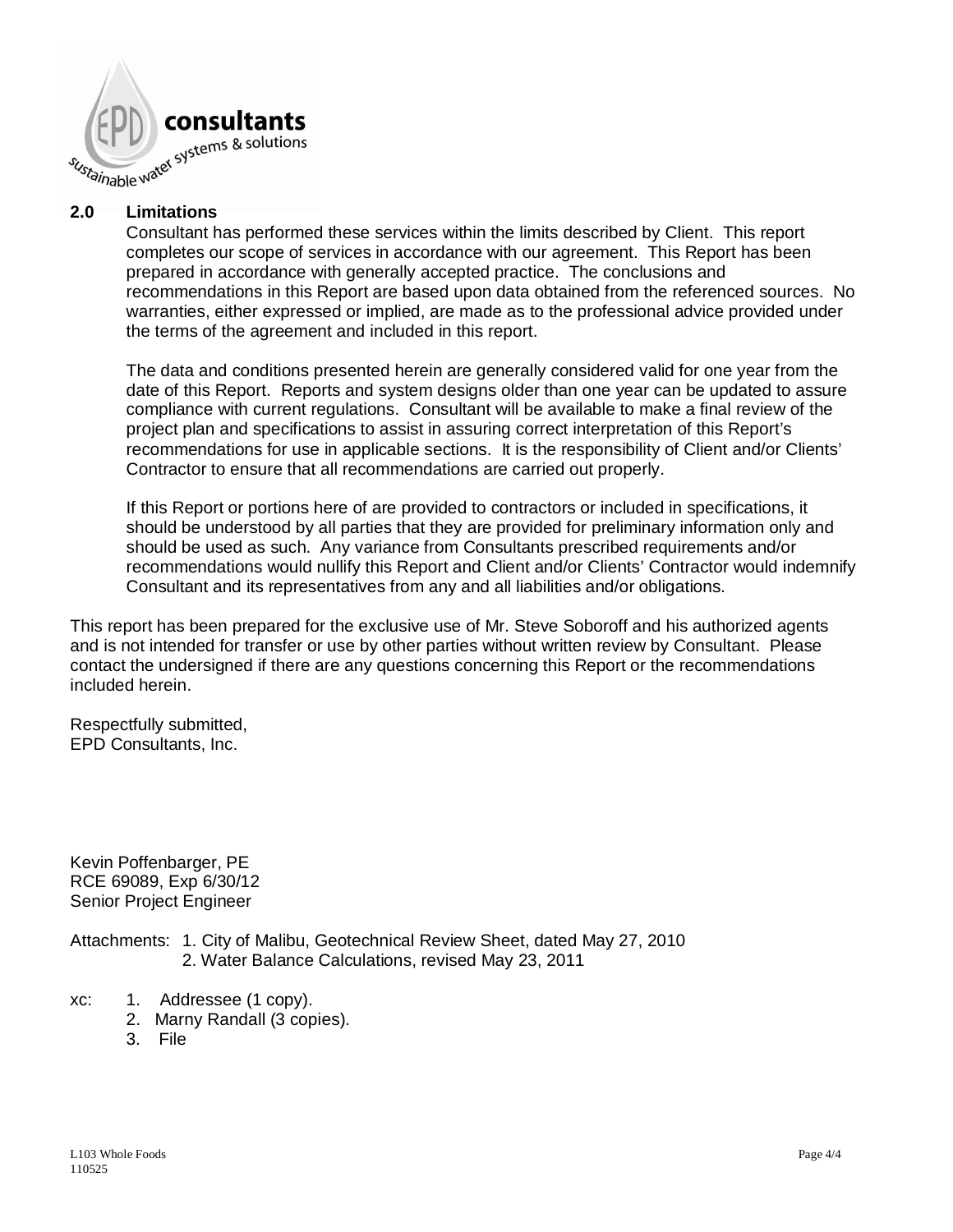

# City of Malibu

PLANNING REVIEW

23815 Stuart Ranch Road · Malibu, California 90265-4861  $(310)$  456-2489 • Fax (310) 456-7650 • www.ci.malibu.ca.us

# **GEOTECHNICAL REVIEW SHEET**

| <b>Project Information</b> |                                                             |                      |                    |  |  |  |  |  |  |
|----------------------------|-------------------------------------------------------------|----------------------|--------------------|--|--|--|--|--|--|
| May 27, 2010<br>Date:      |                                                             | <b>Review Log #:</b> | 3142               |  |  |  |  |  |  |
| Site Address:              | 23401 Civic Center Way                                      |                      |                    |  |  |  |  |  |  |
| Lot/Tract/PM $\#$ :        | n/a                                                         | Planning $\#$ :      | CDP 10-022         |  |  |  |  |  |  |
| Applicant/Contact:         | Marny Randall, marnyrandall@verizon.net                     | $BPC/GPC$ #:         |                    |  |  |  |  |  |  |
| <b>Contact Phone #:</b>    | 310-395-2615<br>$\mathbf{Fax} \; \text{#}:$<br>310-395-2368 | Planner:             | <b>Bonnie Blue</b> |  |  |  |  |  |  |
| <b>Project Type:</b>       | Revised Project-Whole Foods Shopping Center                 |                      |                    |  |  |  |  |  |  |

| <b>Submittal Information</b>            |                                                                          |  |  |  |  |  |  |
|-----------------------------------------|--------------------------------------------------------------------------|--|--|--|--|--|--|
| $Consider$<br><b>Report</b>             | GeoConcepts, Inc. (Walter, CEG; Sousa, CEG): 3-30-10 (revised 4-         |  |  |  |  |  |  |
| $\textbf{Date}(s):$                     | $22-10$                                                                  |  |  |  |  |  |  |
| (Current submittal(s) in <b>Bold.</b> ) | Precise Grading Plan prepared by P.C.C.E. Inc., dated May 5,             |  |  |  |  |  |  |
|                                         | 2010, three sheets.                                                      |  |  |  |  |  |  |
|                                         | Whole Foods in the Park plans prepared by Goldman Firth Rossi            |  |  |  |  |  |  |
|                                         | Architects, dated May 5, 2010.                                           |  |  |  |  |  |  |
|                                         | Ref: Van Beveren & Butelo, Inc.: 1-13-09, 8-7-07                         |  |  |  |  |  |  |
|                                         | Ref: GeoConcepts, Inc.: 3-27-03, 8-5-99, 6-21-99                         |  |  |  |  |  |  |
|                                         | Ref: Petra: 9-7-05 (PPC 99-003)                                          |  |  |  |  |  |  |
| <b>Previous Reviews:</b>                | Geotechnical Review Referral Sheet dated 5-11-10; Ref: 5-19-09, 9-22-08, |  |  |  |  |  |  |
|                                         | Geology Review Referral Sheet dated 10-11-07; Ref: Hydrogeologic         |  |  |  |  |  |  |
|                                         | Review Sheet dated 3-2-06 (PPC 99-003), 4-29-03, 9-2-99, 7-22-99 (PPC    |  |  |  |  |  |  |
|                                         | $99 - 004$                                                               |  |  |  |  |  |  |

#### **Review Findings**

**Coastal Development Permit Review** 

П **APPROVED** from a geotechnical perspective.

 $\boxtimes$ NOT APPROVED from a geotechnical perspective. The listed 'Review Comments' shall be addressed prior to approval.

#### **Building Plan-Check Stage Review**

 $\Box$ 

- ⊠ Awaiting Building plan check submittal. Please respond to the listed 'Building Plan-Check Stage Review Comments' AND review and incorporate the attached 'Geotechnical Notes for Building Plan Check' into the plans.
- $\Box$ **APPROVED** from a geotechnical perspective. Please review the attached 'Geotechnical Notes for Building Plan Check' and incorporate into Building Plan-Check submittals.

**NOT APPROVED** from a geotechnical perspective. The listed 'Building Plan-Check Stage Review Comments' shall be addressed prior to Building Plan-Check Stage approval.

Guidelines for geotechnical reports (dated February 2002) are available on the City of Malibu web site: http://www.ci.malibu.ca.us/index.cfm?fuseaction=nav&navid=30.

Fugro Project #: 3399.001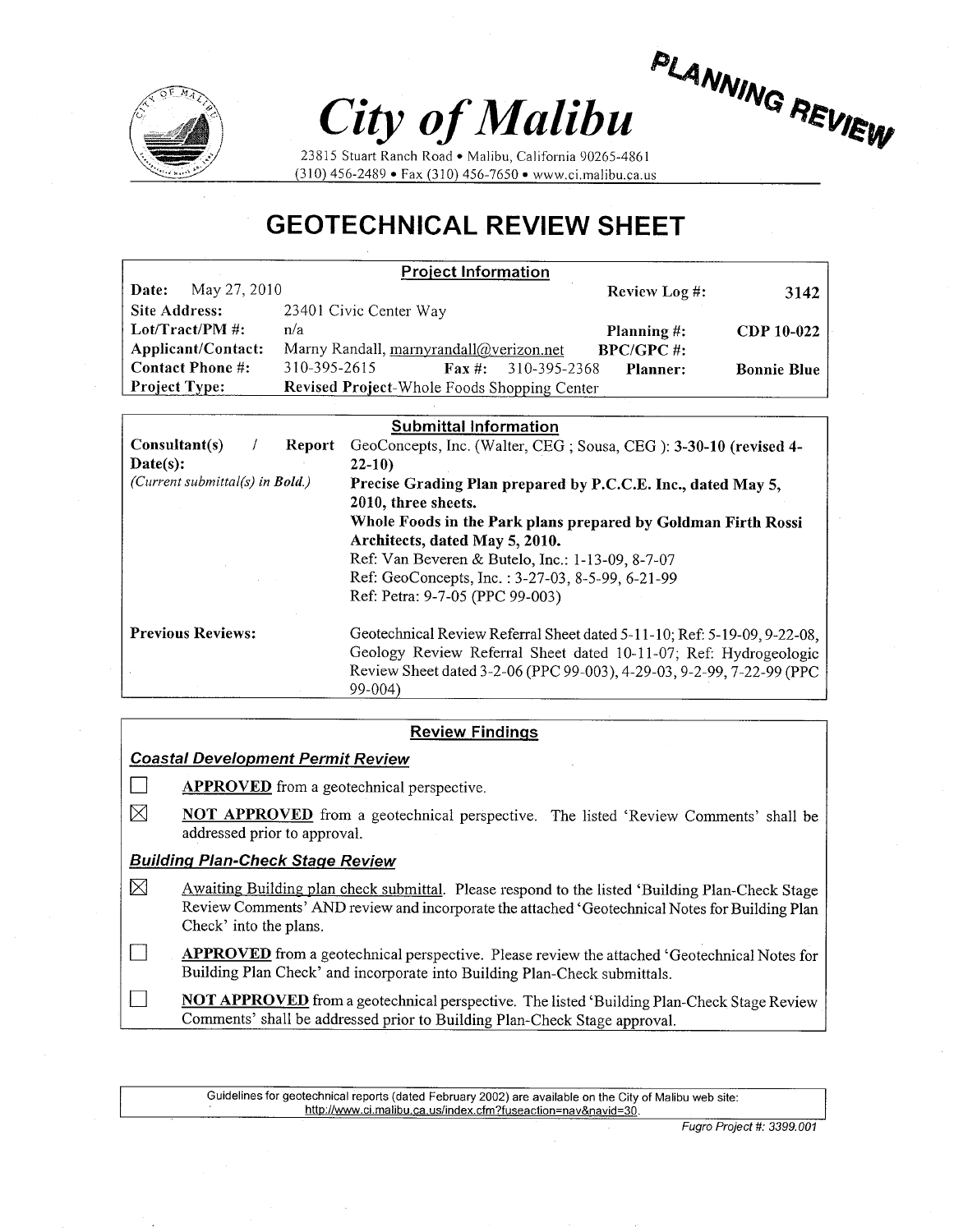#### Remarks

The geotechnical report and revised plans were reviewed by the City from a geotechnical perspective. Based upon the submitted information, the project comprises a new 38,425 square foot commercial development consisting of a 24,549 square foot Whole Foods Market building and four retail and food buildings totaling 13,876 square feet, parking lots, landscaping, decking, walls, and trellises.

Grading includes 7,612 yards of R & R; 4,429 yards of fill under structure (raising the elevations of the proposed development); 70 yards of cut and 5,321 yards of fill non-exempt; and 9,680 yards of import materials.

Based on a meeting with the applicant on February 8, 2010, the proposed development will be connected to the City's wastewater treatment plant. No onsite disposal of effluent is proposed with this development.

#### **Review Comments:**

- 1. The Project Geotechnical Consultant provides an updated geologic map and cross-sections that depict the currently proposed grades and development. Please clearly depict the proposed removals under the site. Additional recommendations shall be provided, as necessary, regarding the revised development plans. The Project Geotechnical Consultant provides no discussions regarding the revisions to the development.
- $2.$ Please show the seismic trenches on the Geologic Map. Is there adequate coverage for the currently proposed development? Besides the findings in the seismic trenches, what additional evidence supports the Project Geotechnical Consultant's conclusion that, "... no known active fault is anticipated to daylight beneath the limits of the proposed structure."?
- 3. The Project Geotechnical Consultant must demonstrate that daily irrigation of the proposed landscaping will not adversely affect the groundwater levels under the site or adjacent properties. If the groundwater level will be raised, the Project Geotechnical Consultant shall incorporate such rises in the evaluations of liquefaction potential, surface manifestations, lateral spreading, and seismically- induced settlement. Recommendations for mitigation measures shall be provided, as appropriate.

#### **Building/Grading Plan-Check Stage Review Comments:**

- 1. Please provide an electronic copy of the referenced report by Van Beveren & Butelo, Inc. dated 1-13-09 for the City's files.
- 2. A letter should be provided by the Project Structural Engineer indicating that: 1) they are aware of the anticipated displacements due to liquefaction related hazards, as determined by the Project Geotechnical Engineer; 2) that they acknowledge the geotechnical recommendations made by the Project Geotechnical Engineer for mitigation of potential seismic and liquefaction hazards; and 3) given the potential displacements, the proposed foundation design is adequate to provide support within the seismic tolerances required by the CBC (e.g., safeguard against major structural failures and loss of life).
- 3. The following note must appear on the grading and foundation plans: "Shear testing shall be performed on the compacted fill materials to confirm the recommended bearing pressures and lateral resistances."
- 4. Please depict limits and depths of over-excavation and structural fill to be placed on the grading plan, and cross sectional view of the proposed building area. Cut and fill yardages are to be indicated on the cover sheet of the plans.
- 5. Two sets of grading, retaining wall, and commercial development plans (APPROVED BY BUILDING AND SAFETY) incorporating the Project Geotechnical Consultant's recommendations and items in this review sheet must be reviewed and wet stamped and manually signed by the Project Engineering Geologist and Project Geotechnical Engineer. City geotechnical staff will review the plans for

 $-2-$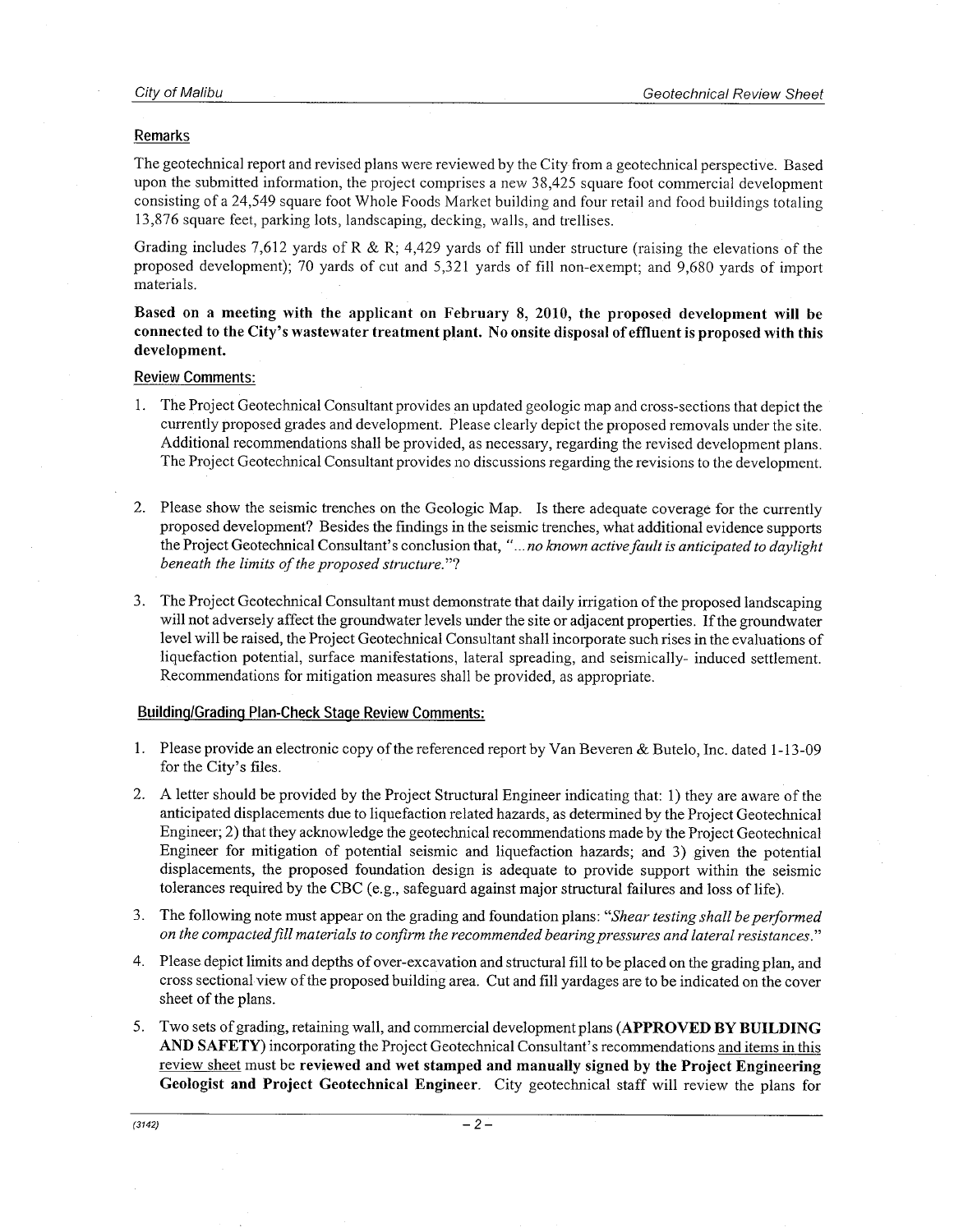conformance with the Project Geotechnical Consultants' recommendations and items in this review sheet over the counter at City Hall on Mondays through Thursdays between 8 AM and 10 AM.

Please direct questions regarding this review sheet to City Geotechnical staff listed below.

Engineering Geology Review by:

Christopher Dean, C.E.G. #1751, Exp. 9-30-10

10 Date

Engineering Geology Reviewer (x306)

Geotechnical Engineering Reviewer (805-444-1943)

Geotechnical Engineering Review by:

ra fr G  $\sqrt{a}$ Leland M. Kraft, Jr., G.E. #484, Exp. 6-30-10

 $05 - 27 - 10$ Date

This review sheet was prepared by City Geotechnical Staff contracted with Fugro as an agent of the City of Malibu.

FUGRO WEST, INC.

4820 McGrath Street, Suite 100 Ventura, California 93003-7778 (805) 650-7000 (Ventura office) (310) 456-2489, x306 (City of Malibu)